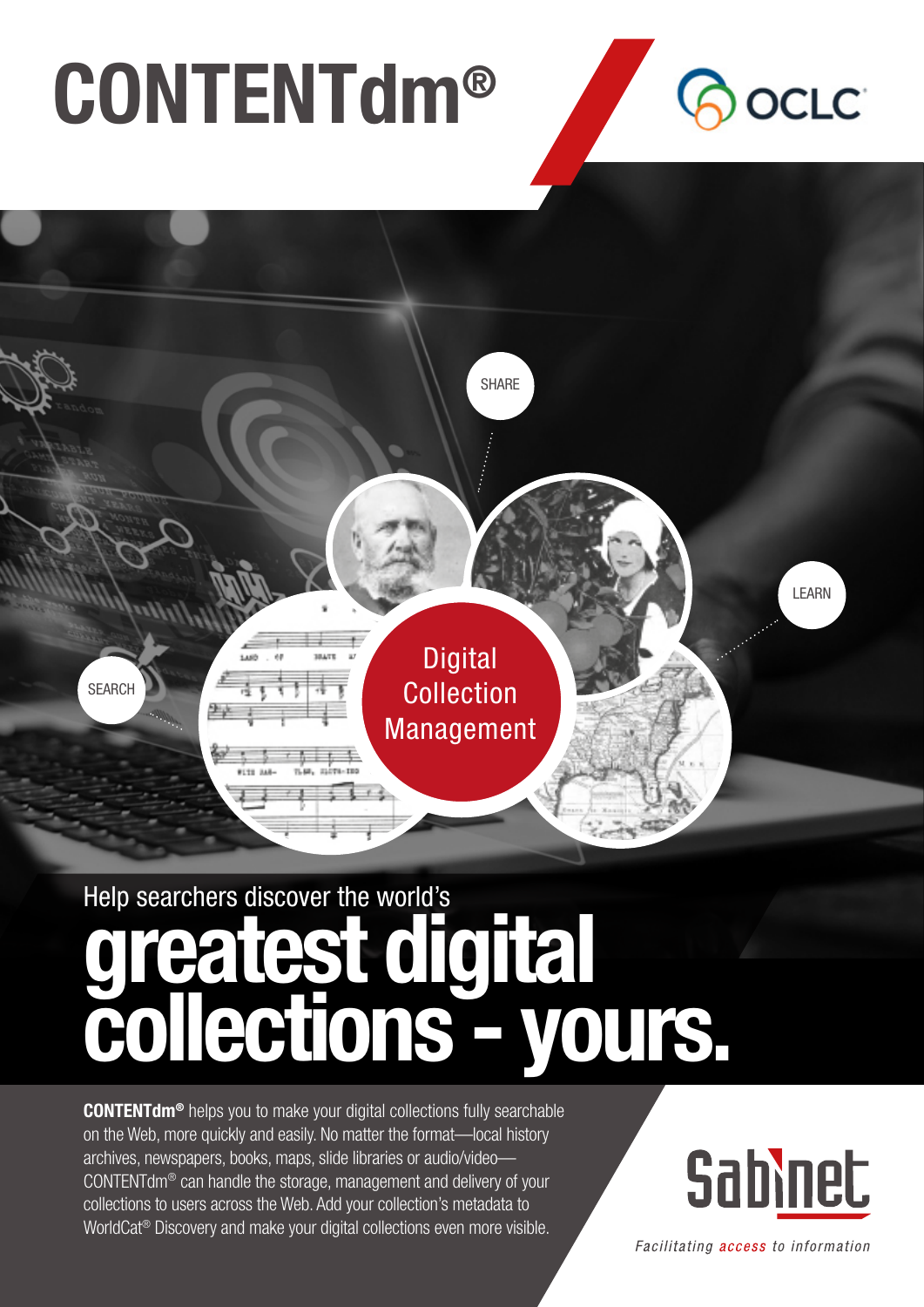## Giving you full control over your digital resources

CONTENTdm® is the total software solution for your digital collection projects, whether you're just starting or you've outgrown your current system.

CONTENTdm® gives you full control over your digital resources, their descriptions, access and display. It also offers full support of Unicode, enabling you to provide access to collections in any language. Institutions of all types–from small historical societies using volunteers, to research universities with dedicated departments–have found CONTENTdm<sup>®</sup> easy to implement and use. By showcasing digital projects using CONTENTdm®, libraries, museums, archives and other cultural heritage institutions have supported classroom learning; received recognition from their institutions, local communities and national library associations; and secured grant and matching funding. When you choose CONTENTdm®, you become part of an active user community of more than 2,000 institutions worldwide. You will benefit from a user community that freely shares best practices and locally developed extensions through the CONTENTdm® User Support Centre, at user group meetings and via other collaborations.



Easy to use, CONTENTdm® lets you focus on planning and building collections. OCLC's Hosting Services make it even easier by offering operational support and reliability at an affordable price. Hosting Services eliminates the need for hardware and system administration, including system upgrades, security and back-ups. Optimised for customisation, CONTENTdm® also makes it easy to design your own website and make it look the way you want - whether or not you have programming skills. With the Website Configuration Tool, you can quickly and easily create a branded look and feel for your collection website.

### EASY FLEXIBLE SECURE

CONTENTdm® can store any type of file - from multiple-page documents, EAD finding aids, PDF files and large maps to audio and video files. You can also fully customise metadata fields and Web interfaces, as well as create predefined queries, for any CONTENTdm® digital collection. CONTENTdm® also can serve as your institutional repository. PDF documents, theses, dissertations and reports can all be easily stored and managed in CONTENTdm®. Scholars, archivists and researchers can readily discover, cite and use the intellectual capital of your institution.

Offering item- and collection-level security, CONTENTdm® can ensure your resources are available only to specified users or IP addresses. Within a single collection, you can decide to make the metadata accessible to all, while requiring a password to view the actual file, or restrict access to both the items and metadata. CONTENTdm® Image Rights tools also provide flexible options for identifying ownership of items in digital collections. Whatever your needs, CONTENTdm® gives you the security options to meet them.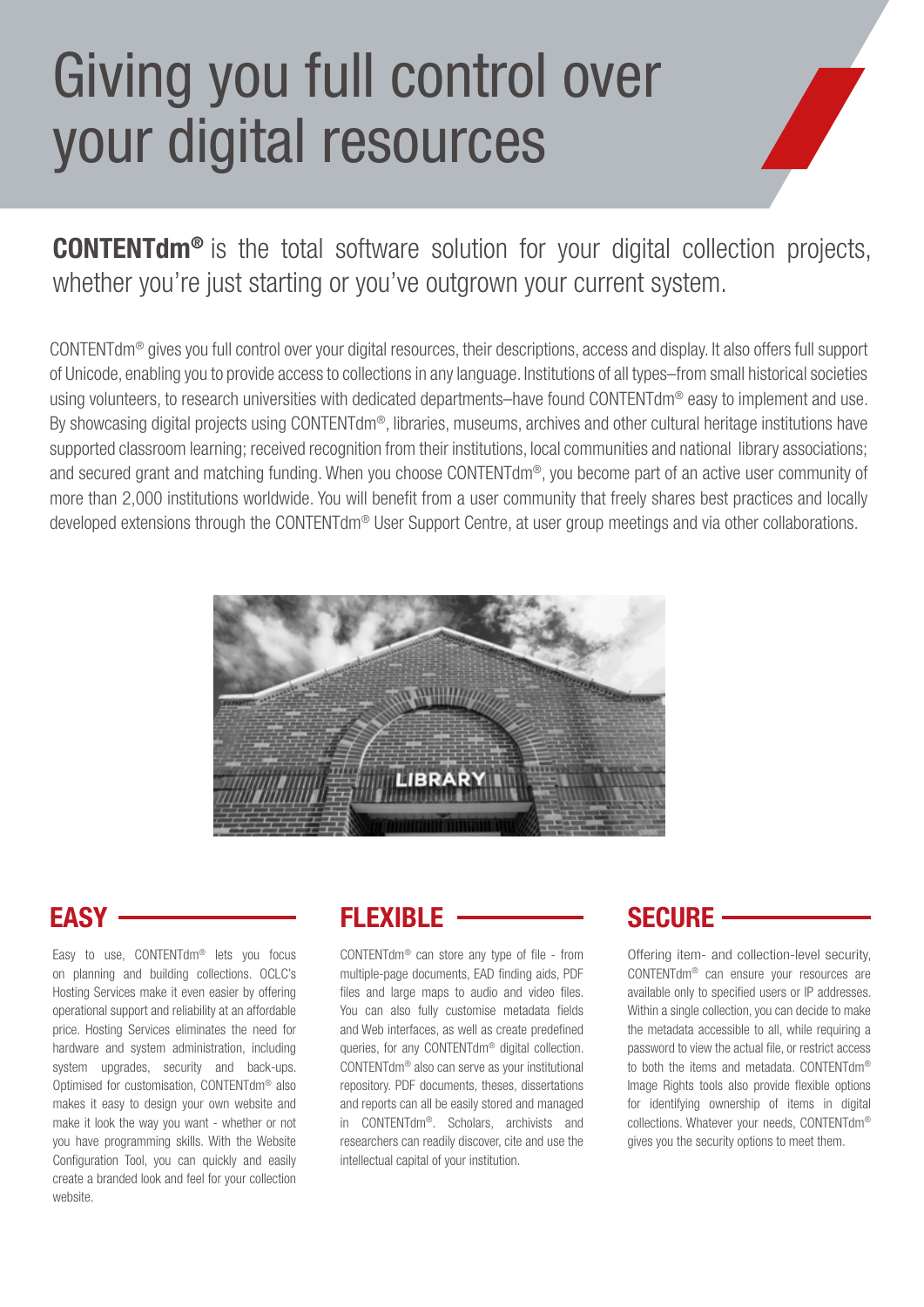#### The end-user experience

Your digital collections can be searched via the Web using standard Web browsers by an unlimited number of end users, unless you choose to restrict access. Predefined queries can guide end users to specific results, or they can generate their own sophisticated queries using advanced search tools.

The newly redesigned CONTENTdm<sup>®</sup> end-user interface offers simple access to digital items, easy navigation paths and multiple avenues for discovery. With CONTENTdm®, end users can:

- Comment, tag and rate digital items,
- Use an enhanced image viewer for zooming and panning and viewing images in full screen,
- Share digital items (via e-mail, Facebook, Twitter, Flickr and many more), and
- Enjoy increased discoverability with Facets, QuickView, Suggested Topics, Advanced Search, breadcrumbs and RSS feeds.

#### Unequalled range of options

CONTENTdm® offers flexible workflow options and a variety of productivity tools. To support multiple workflows and collection building, digital items can be added from anywhere using the CONTENTdm<sup>®</sup> Project Client or through a Web browser using a simple Web form.

Choose from license levels that match your needs and collection size to start making use of the cost-effective CONTENTdm® Hosting Services. If you need to generate full-text transcripts, an OCR (optical character recognition) extension supporting 184 languages is available.

Additionally, there are a variety of services to help you get started, such as data migration, software installation and collection-building services, as well as custom training.

#### Increased visibility with WorldCat® Discovery

The WorldCat® Digital Collection Gateway makes your digital collections more visible and discoverable by providing you with a self-service tool to upload your CONTENTdm® collection metadata to WorldCat® Discovery - the premier database of library content.

The Gateway's Web-based interface facilitates synchronisation of metadata from all OAI-compliant repositories, including CONTENTdm®, with WorldCat<sup>®</sup> Discovery. End users are able to search, discover and retrieve your digital items through WorldCat® Discovery and search engines like Google and Yahoo! Search—and then view them in the CONTENTdm® collection. With WorldCat® Discovery, your digital collections will have unparalleled visibility on the Web.

#### Open, extensible and interoperable

Optimised for customisation, CONTENTdm® also accommodates institutions that want to make more advanced customisations. Advanced customisations can be made using the CONTENTdm® API (application programming interface) and custom scripts to alter and extend website functionality, such as adding Google Analytics or shopping carts.

Additionally, records in existing databases can be easily imported into CONTENTdm®, while exporting metadata is simple using the XML export function. Import and export capabilities are compatible with legacy, local, regional and national systems. CONTENTdm<sup>®</sup> also fully supports the OAI-PMH protocol for harvesting metadata from your digital collections into other systems such as your integrated library system.

CONTENTdm® streamlines your workflow. Tools such as batch processes, wizards, controlled vocabularies, templates and spreadsheets assist you in building collections quickly. Items can be added singly or in batches. Batch processes and tools make it easy to add and process thousands of items at once. Create templates to speed and standardise the entry and extraction of descriptive, technical and administrative metadata.

### EFFICIENT CONTINUES AND SCALABLE SCALABLE

CONTENTdm® grows with your projects. It provides a complete solution that seamlessly grows with projects, eliminating the need to purchase and support multiple software packages for different digital collections. You also can upgrade and increase capacity without new software installations. Institutions with small, unique collections to nationwide groups with hundreds of collections have selected CONTENTdm® for their projects.